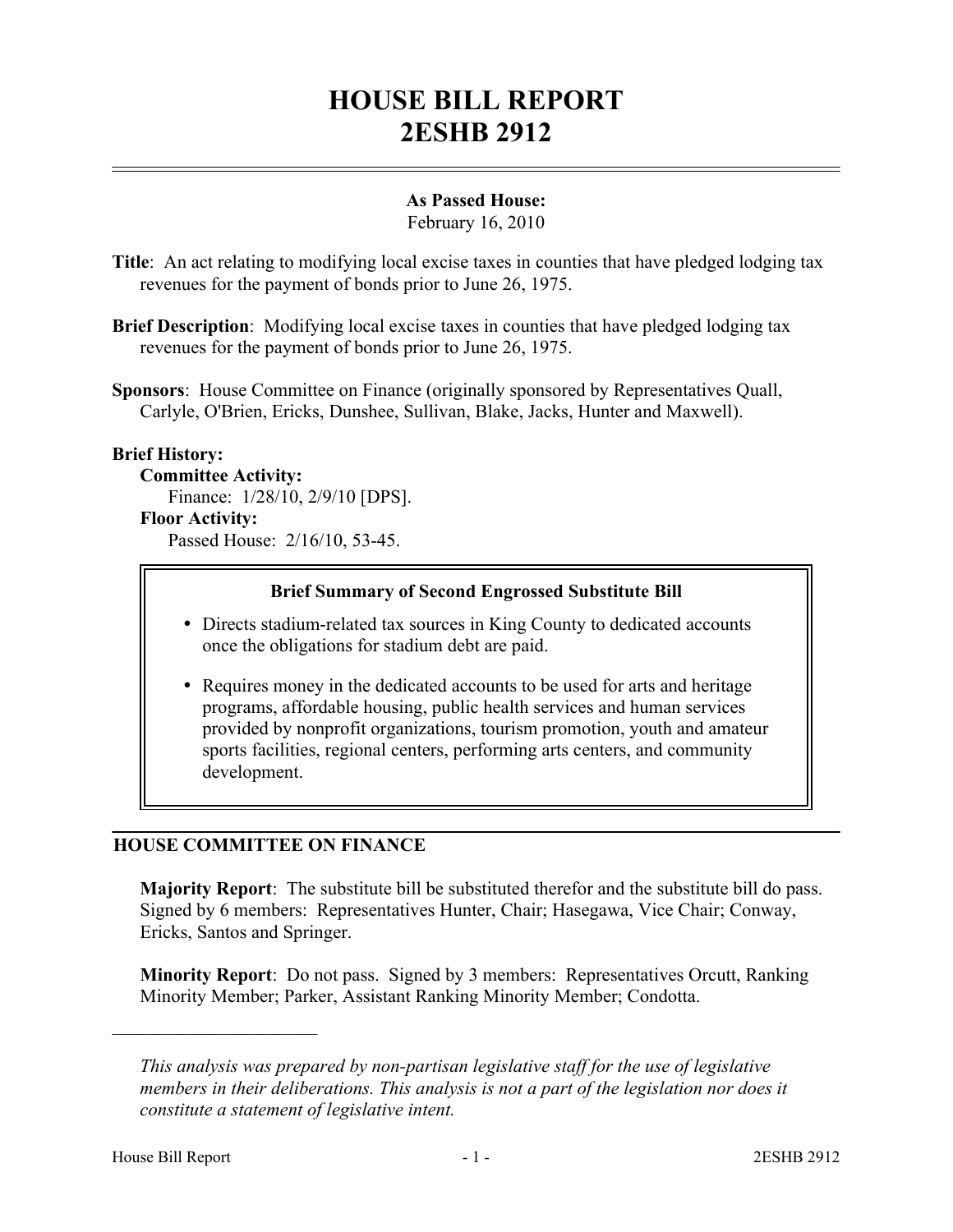**Staff**: Rick Peterson (786-7150).

## **Background**:

In King County the 2 percent state-shared, hotel-motel tax is used for retiring the debt on the Kingdome, arts and heritage programs, and after 2015 (or earlier if the debt is repaid) for repaying the debt on the football stadium and exhibition center and for youth athletic facility grants to cities, counties, or nonprofit organizations if sufficient money is available. King County is exempt from providing a tax credit for similar city hotel-motel taxes. As a result King County benefits from a double credit against state sales for hotel stays in Bellevue. The double credit is scheduled to stop at the end of 2012.

Also scheduled to stop at the end of 2012 is the distribution of a portion of the 2 percent state-shared hotel-motel tax to arts and heritage programs. Forty percent of these distributions are deposited into a permanent and irreducible fund (fund) of which only the earnings on the fund may be spent on current programs.

In addition to the 2 percent hotel-motel tax, the debt on the professional football stadium and exhibition hall is being retired by revenue from a credit against the state sales tax of 0.016 percent of taxable retail sales in King County and additional lottery games.

In 1995 the Legislature authorized financing for a new baseball stadium in King County. The state's contribution included a credit against the state sales tax of 0.017 percent of taxable retail sales in King County, sports themed lottery revenues, and commemorative ballpark license plates. King County was authorized to impose a special 0.5 percent sales tax on food and beverages in King County restaurants, taverns, and bars; a 2 percent sales tax on car rentals in King County; and admission taxes at the new ballpark. The baseball team also contributed to the construction of the facility. The 0.017 percent sales tax credit, the 0.5 percent tax on restaurant meals, the lottery revenue, and the 2 percent car rental tax all end when construction bonds are paid.

The baseball stadium was developed by the Washington State Major League Baseball Stadium Public Facilities District (District). Public facility districts are authorized to impose certain taxes with approval of the voters of the district including a tax of up to 10 percent on parking at facilities owned or leased by the public facility district.

All counties are authorized to impose a 1 percent car rental tax. The revenue from the 1 percent car rental tax may be used for public stadium facilities and youth or amateur sports activities or facilities.

### **Summary of Second Engrossed Substitute Bill**:

After current obligations to stadium debt are paid, revenue from the 2 percent state-shared hotel-motel tax in King County is directed as follows: 37.5 percent into an Arts and Cultural Account, 37.5 percent into an Affordable Workforce Housing Account, and 25 percent into a Special Purposes Account.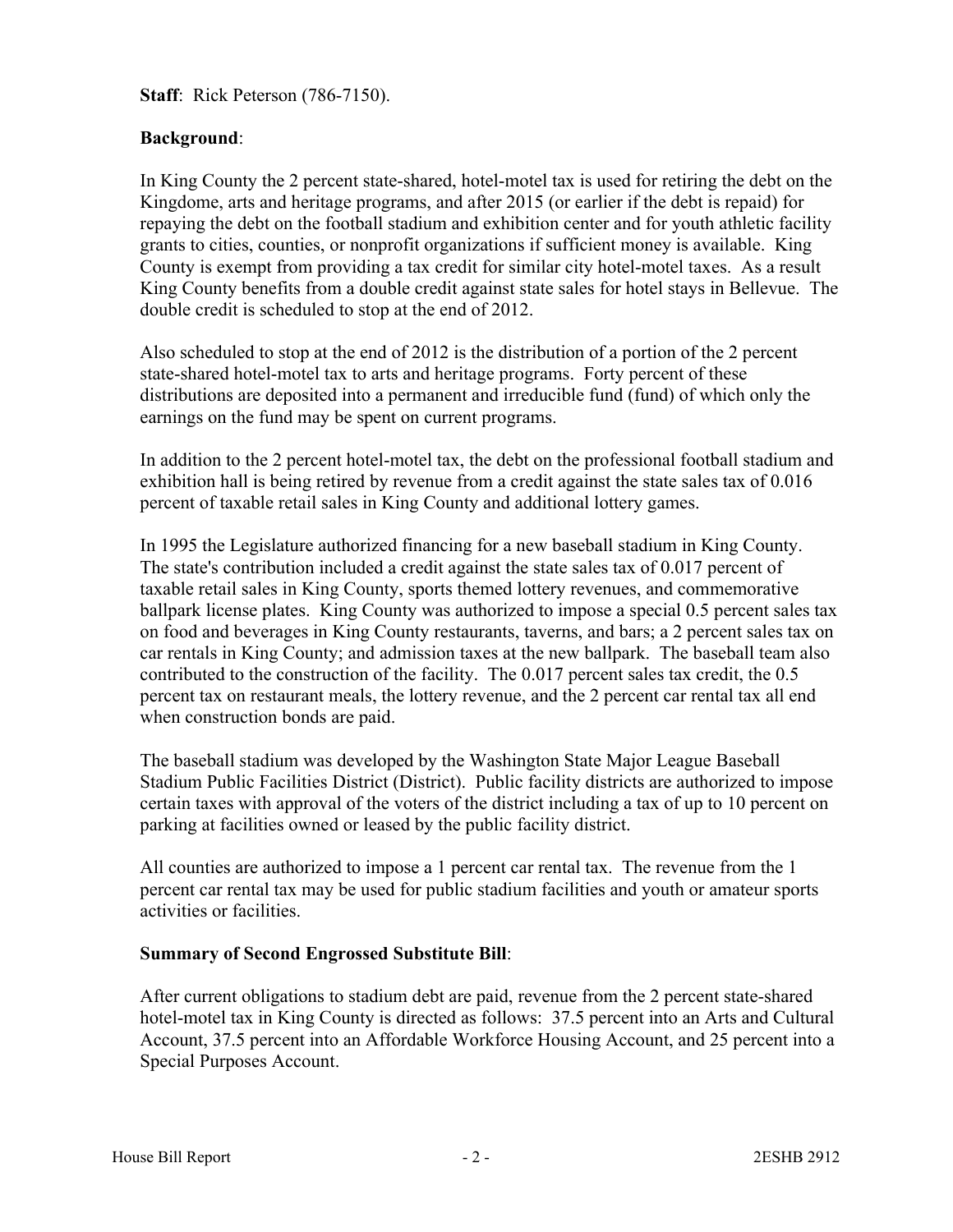The double credit for the King County 2 percent state-shared hotel-motel tax is extended through 2020. The revenue derived from this credit is used to pay Kingdome debt through 2015 and then goes into the Special Purposes Account.

The District is authorized to impose the 10 percent parking tax at a parking facility owned or leased by the District without voter approval. The revenue from the tax must be used for repair, re-equipping, and capital improvement of the baseball stadium.

The following revenue will also be deposited into the Special Purposes Account: the 0.5 percent restaurant tax (until December 31, 2015 when it expires), the 2 percent car rental tax, and 75 percent of the 1 percent car rental tax.

Money in the Special Purposes Account will be used for funding nonprofit organizations providing public health services and human services, tourism promotion, youth and amateur sports activities and facilities, regional centers, performing arts centers, and community preservation and development authorities. Beginning in 2012 distribution from the Special Purposes Account to the Community Preservation and Development Account are made in an amount equal to \$1 for each admission to a commercial event at the professional baseball stadium, the professional football stadium, and the exhibition center. Annual distributions of \$8.4 million are made from the Special Purposes Account to the Affordable Workforce Housing Account for the years 2013 through 2020. Money deposited in the Special Purposes Account may not be used for construction, repair, or improvement of a state university stadium.

#### **Appropriation**: None.

**Fiscal Note**: Available.

**Effective Date**: The bill takes effect on July 1, 2010.

### **Staff Summary of Public Testimony**:

(In support) While this bill address local taxes in King County only, the taxes finance projects that benefit the whole state. It conforms to three guiding principles: (1) that we continue the King County funding sources; (2) that good decision-making over just spending be preserved; and (3) that specific funding for arts and heritage funding be continued and that human services funding be provided. It will give King County additional resources to meet the highest priorities during a critical time. This bill will lay the foundation for job growth and help stimulate tourism to the area. There is a great need for affordable housing in King County and this will help provide funding to address this issue.

(In support with concerns) The restaurant industry was comfortable with the restaurant tax because it was going to support an industry that had a nexus with restaurants. However, this bill would apply these taxes to areas that do not have a strong nexus, and we would recommend that the bill be changed so that the funds are used in areas that would benefit restaurants more. We would like to request that Yakima County be included in the bill. It would not affect King County, but it would extend the hotel-motel tax for Yakima. There are several "shovel-ready" projects in Yakima and this would greatly benefit them.